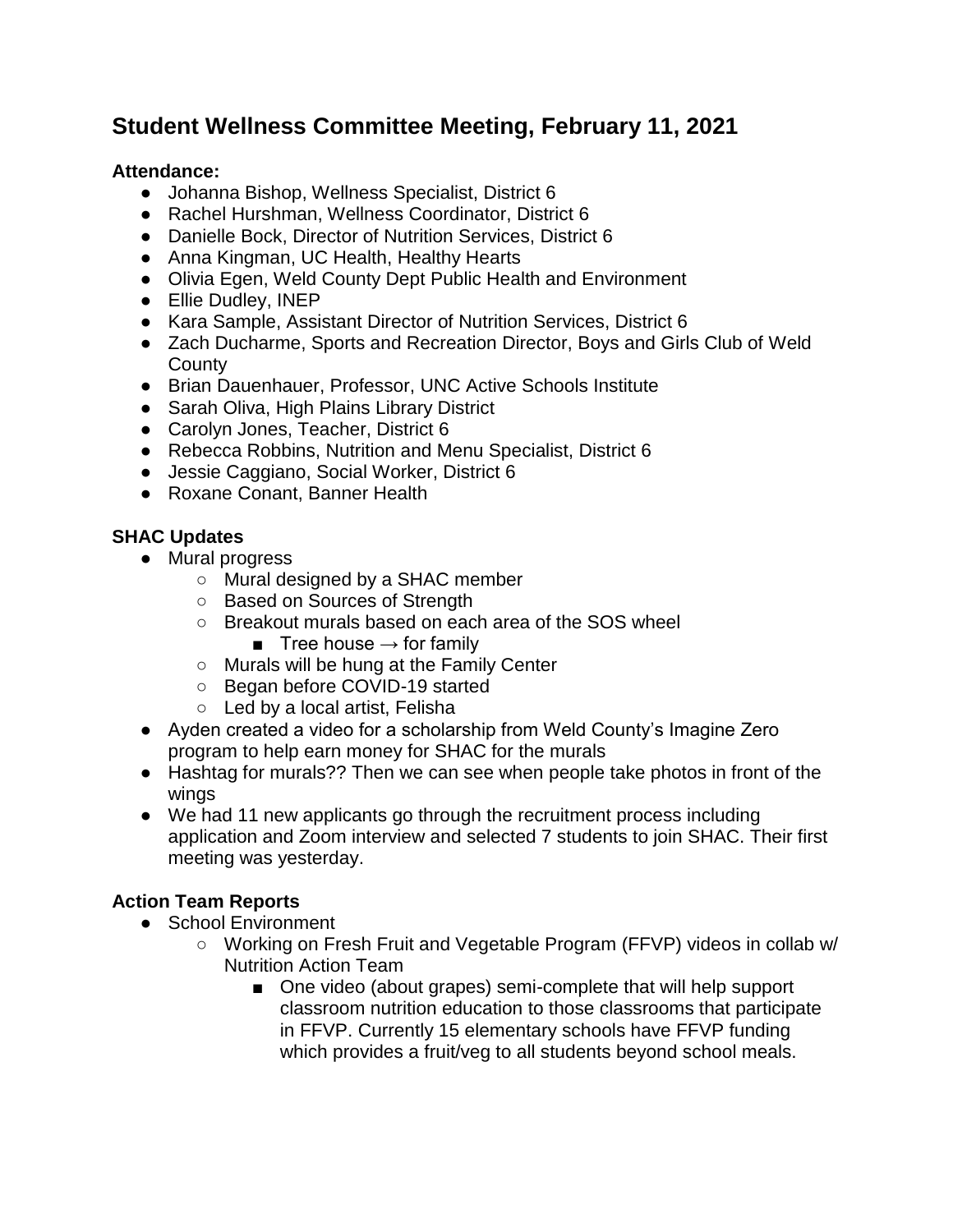- Considering expanding cooking videos and classes (like pizza class by NHS ProStart students in Feb 2020) for district employees to increase healthy behaviors w/ their families
	- Could share ramen [video](https://www.youtube.com/watch?v=L8vt0ala1E4&t=6s) made by Nutrition Services' Chefs with more people
	- $\blacksquare \rightarrow$  creating a demand for these
- D/t instructional gap we're seeing d/t COVID, students are falling behind in reading and math
	- A lot of energy will be put into more classroom time with kids
		- Promote Culinary Classroom as a break to teachers when they're feeling overwhelmed
			- Carolyn said: that would be HUGE! Having Healthy Hearts there today allowed her to breathe
		- Continue to push FFVP and nutrition ed via videos
- Priorities don't *have* to happen during the academic year, most goals just list 2021
- Danielle would love to see UNC Active Schools Institute partnership to get college students into District 6 to help promote physical activity
- **Nutrition** 
	- FFVP videos w/ School Environment Action Team
	- Adding a measurable goal using suggested cooking videos/classes for families mentioned by School Environment  $\rightarrow$  Goal #2: The district will support and promote proper dietary habits contributing to students' health status and academic performance
	- Struggling a little bit with how to move forward d/t COVID
- Physical Activity
	- Looked at SHIPs to identify where partnerships could happen with UNC
		- A lot of schools engaging in PA have a connection with 5210+
			- One school is doing a running club  $\rightarrow$  Active Schools Institute has pedometers that this club could check out and use (uploadable pedometers). This will be great to promote to Student Wellness Team Leaders
	- Some of the schools and SWTLs have classroom movement as a part of their SHIP goal
		- Integrating Physical Activity Training??
			- We paid through the CDE Student Wellness grant for PE teachers in August 2019 to complete a training with Terry Jones. It was VERY well received.
		- Considering hosting Terry Jones  $\rightarrow$  Provides 3 hour training for \$1000, can be provided virtually.
			- Do teachers/staff have the capacity to attend a training/professional development right now? Johanna will put in PrincipaLine to see if there's a school that's interested
		- Brian has a whole list of resources of turnkey ideas to integrate movement in the classroom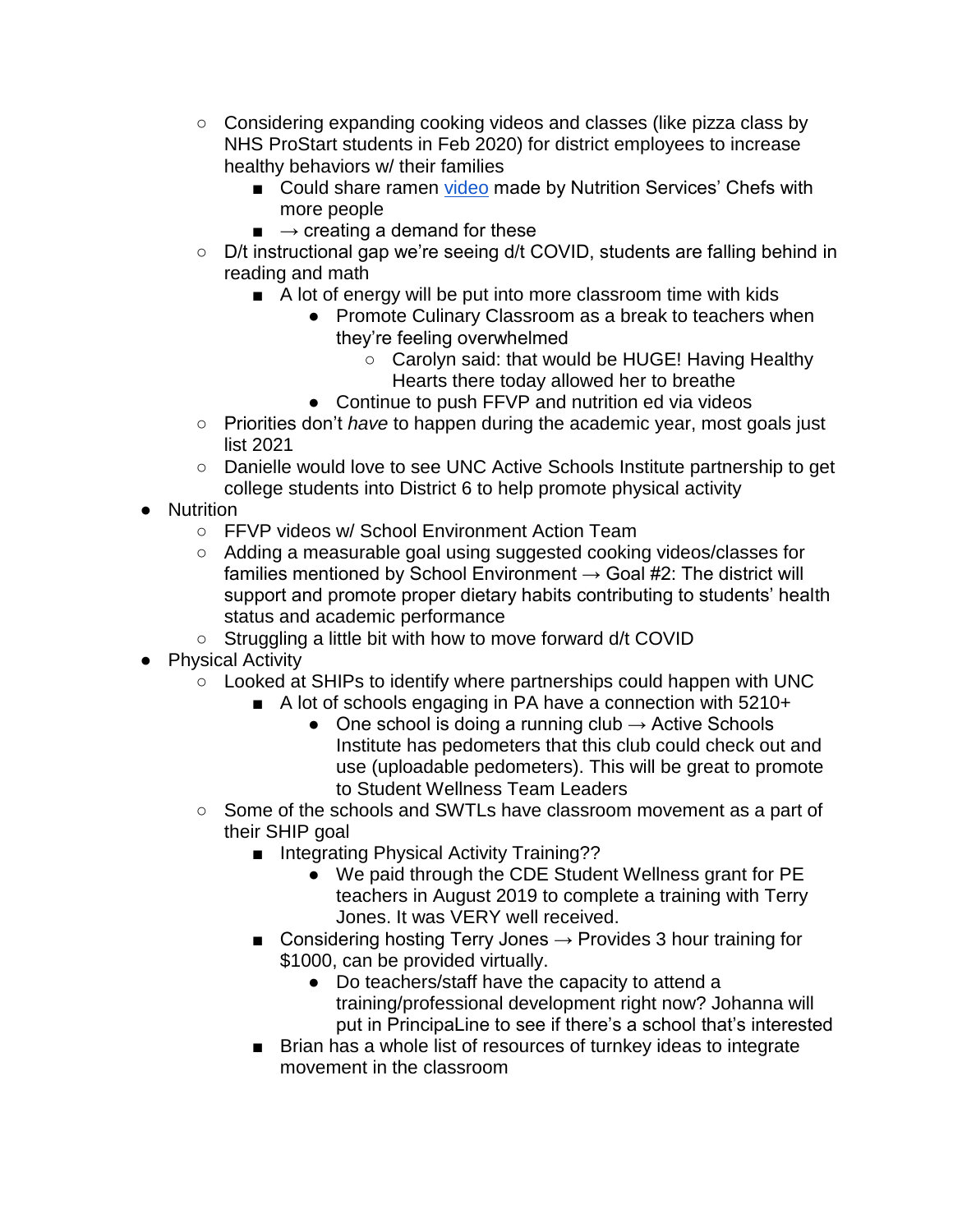- [https://www.activeschoolsus.org/wp-content/uploads/2021/02/AC-](https://www.activeschoolsus.org/wp-content/uploads/2021/02/AC-Resources-One-Pager-for-News-and-Resources.pdf)[Resources-One-Pager-for-News-and-Resources.pdf](https://www.activeschoolsus.org/wp-content/uploads/2021/02/AC-Resources-One-Pager-for-News-and-Resources.pdf)
- Mental Health
	- Had goals for this year and pushing them back a little bit
	- SOS has been hard to run in the virtual world
		- Doing first virtual SOS training in two weeks
	- Haven't heard a lot about Seven Mindsets, so waiting to hear back about more info
	- $\circ$  Implement training for staff on SEL competencies  $\rightarrow$  teachers apply to be a leader for their school to lead SEL initiatives  $\rightarrow$  application for this, team would review the training (all next school year). Similar to Student Wellness Team Leader, but specifically for SEL.
	- Holding first parent training and started a Sources of Strength district-wide newsletter

## **Student Wellness Policy Updates**

- Johanna worked with Brooke Frarck on PE updates and submitted updated Policy to Kristina to submit to the Board of Education
	- ADF-R edits approved!
	- Link to Student Wellness website: [DISTRICT 6 STANDARDS TO ACCOMPANY THE WELLNESS POLICY](https://www.greeleyschools.org/cms/lib/CO01001723/Centricity/Domain/3682/ADF_R_Final%20Approved%20January%202021.pdf)

### **Brain Energizer**

● Cupid Shuffle Workout:<https://www.youtube.com/watch?v=rCVDmiGu698>

## **Celebrating Successes**

- Non-food rewards  $\rightarrow$  over 1,200 for one week this week
	- UCHealth Healthy Kids Club has donated enough to sustain us for the semester. Has been a HUGE benefit.
- Dos Rios has encouraged good nutrition as a part of healthy celebrations
	- Sent out newsletter about healthy treats and what those could be and posted it to their Facebook page
- $5210+$ 
	- Heath Middle School SWTLs wanted a 5210+ promo video geared towards middle schoolers, so they made their own video!
- Culinary Classroom
	- Continues to pick up!
	- Expanding our options beyond banana pancakes
- All-staff training for Nutrition Services
	- Mini Culinary Classroom with our Kitchen Managers
- Laughter is Medicine series
	- Nancy Norton was on 2/10, had about 100 in attendance and received great feedback
	- Upcoming sessions on 3/10 with "The Funny Runner" Brittany Charboneau and and grand finale on 4/21 with the Tik Tok famous [Mr. D](https://www.mrdtimes3.com/)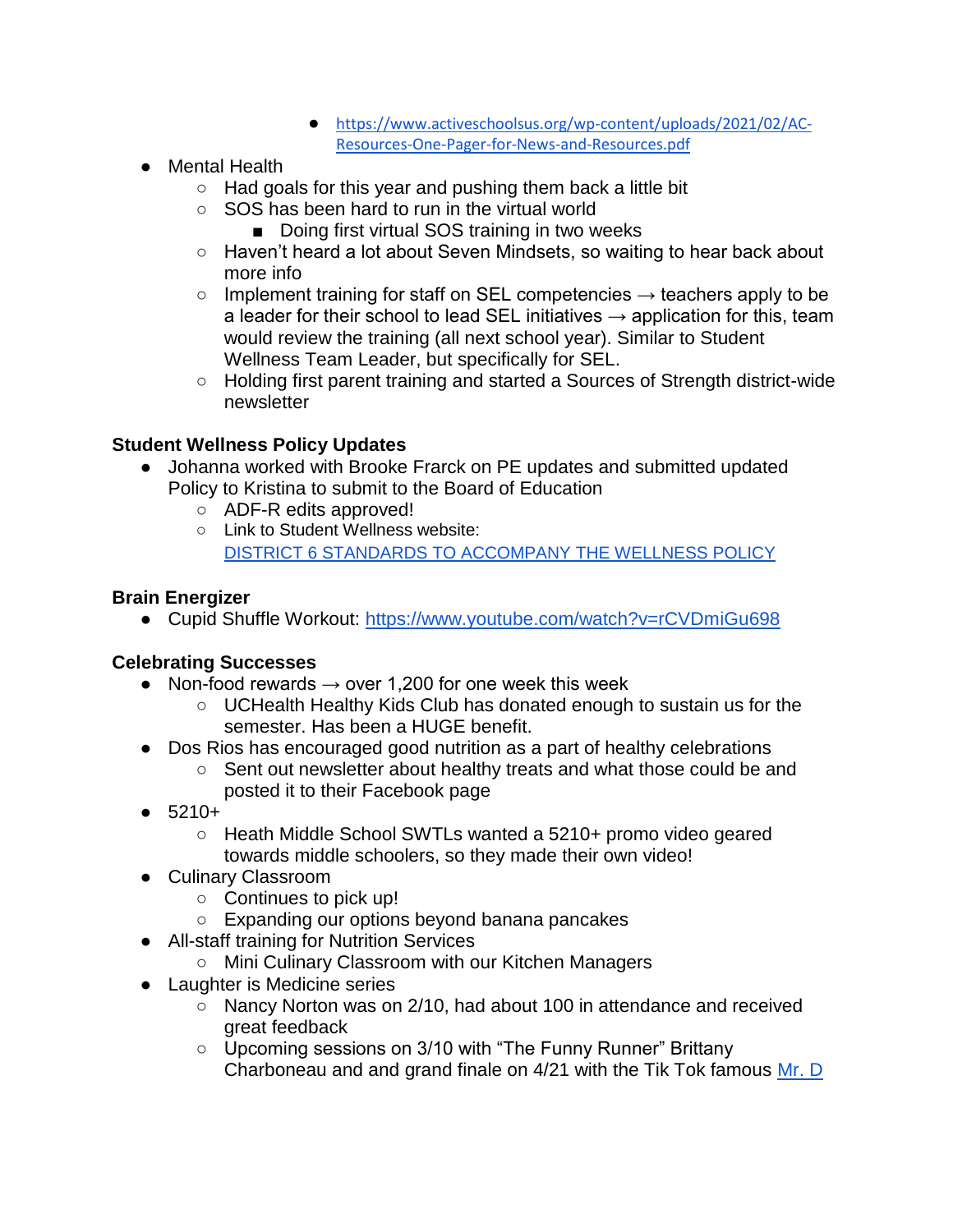- Monfort SWTLs have helped streamline access to Student Wellness resources by sending out one survey to request all of our resources, including non-food rewards, fit sticks and culinary classroom. This provided a boost to resource utilization and helped increase participation.
- Fidget kits
	- For all social workers and counselors
	- Funded through CDE Student Wellness grant
	- Johanna is working on purchasing items so that the kits can be made and distributed to staff.
- UNC
	- $\circ$  Brian connected with one of the online teachers in the district (5th grade)
		- Invited every Wednesday through the semester to do PE
		- First activity was juggling
- Healthy Hearts
	- Has started going in-person to some more schools
	- Most of the staff was able to get vaccinated d/t working in healthcare, so that has helped!
	- Word of mouth is huge to promote the program
- Nutrition Services
	- Please check out the Facebook page of The Success Foundation for Kara's Leaders Among Leaders Award interview video!
- Jefferson High/Nutrition Services grant proposal to Success Foundation
	- Student-led passion project class based on the program in this [article](https://co.chalkbeat.org/2020/11/20/21578687/empower-aurora-school-students-teach-themselves-new-skills-hustle-collective?fbclid=IwAR3G-MoxHsXbbm9ZYBY2VOqwzc8LGL8D5YOVZzoLWqyeD_y7KxjOPQisNoU)

## **Diversity Action Team**

- Each school has an equity team
- Business and Operations Equity Team
	- Facilities, Nutrition Services, Transportation, etc.
- Student Wellness Committee Diversity and Equity Action Team ○ Johanna, Kara, Olivia, Carolyn, and Rebecca
- Opportunities to bring equity language to our Wellness Policy; diversity of the Student Wellness Committee
- Ensure that the programs and opportunities we offer are equitable and inclusive to all students
- Video: https://www.youtube.com/watch?v=Ahg6qcqoay4
- Video shared with SHAC: [https://www.youtube.com/watch?v=nCS7Rus4\\_-Y](https://www.youtube.com/watch?v=nCS7Rus4_-Y)

## **Updates**

- Worksite Wellness
	- Laughter is Medicine Series
		- First one was 2/10/2021 (funded by Healthy Kids Club)  $\rightarrow$  around 100 people attended
		- March 10th [\(https://www.thefunnyrunner.com/\)](https://www.thefunnyrunner.com/)
		- April 21st [\(https://www.mrdtimes3.com/\)](https://www.mrdtimes3.com/)
	- Virtual Wellness Week